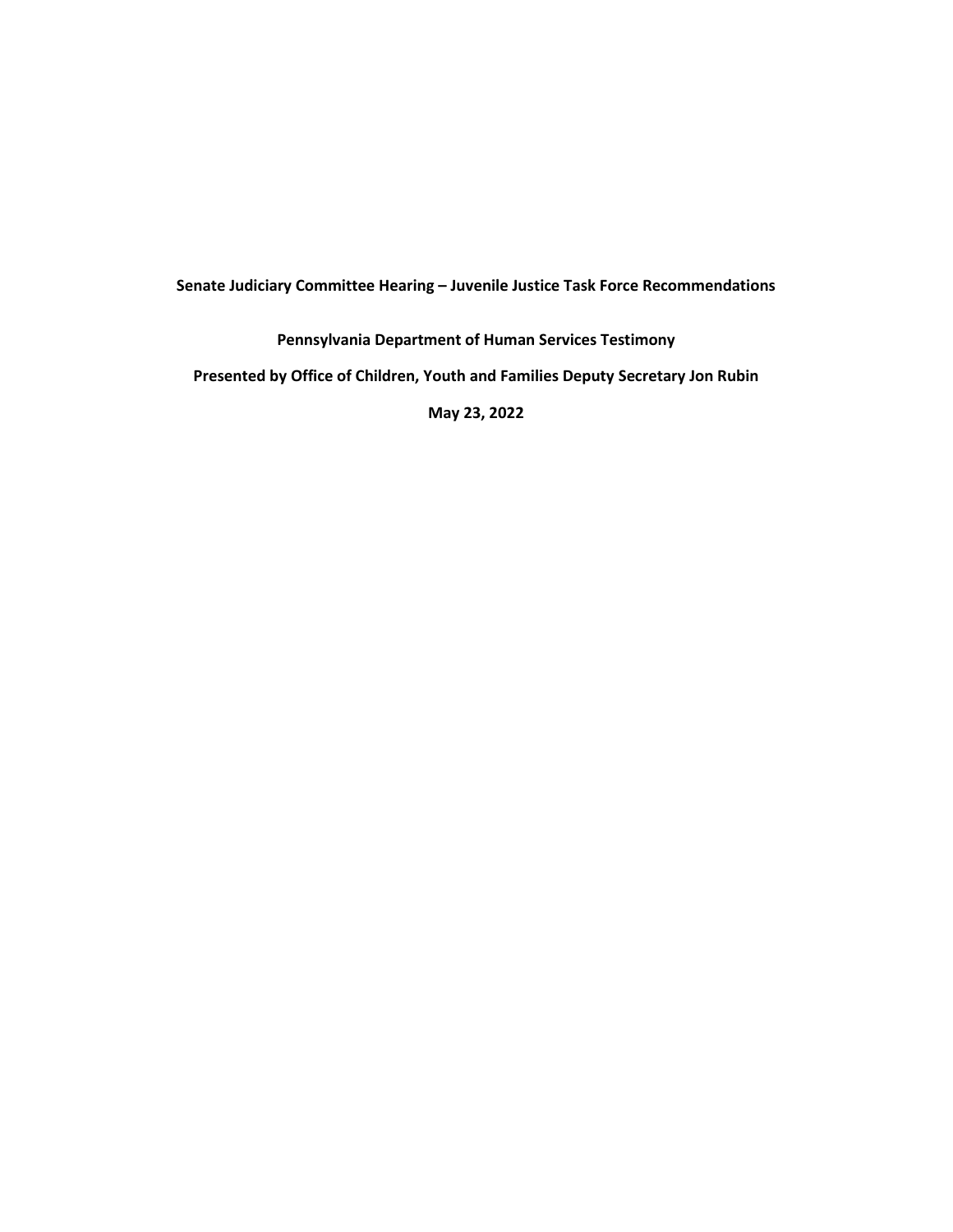Good morning Chairpersons Baker and Santarsiero, committee members and staff. I am Jonathan Rubin, Deputy Secretary for the Office of Children, Youth, and Families within the Department of Human Services and I am pleased to be joining with you today to discuss proposed legislation stemming from the Juvenile Justice Task Force recommendations.

Having participated as a member of the task force, I am well aware of the breadth and depth of discussions that were held, and I am glad to see that work has been carried on beyond just the creation of the documented recommendations into proposed legislation.

Regarding task force recommendation #23, create a standardized statewide expungement process, OCYF supports the proposed legislation in Senate Bill 1226 that will ensure that the juvenile probation offices have the technology and tools in place to inform the court when expungement eligibility occurs. This will address the gaps in communication that currently prevent consideration of expungement for too many cases. As stated in the task force report, as a state we should ensure that young people who have completed their obligations to the court are not held back from a successful transition to adulthood by records of juvenile justice system involvement.

Senate Bill 1227 expresses many values and principles that OCYF supports including protecting children and youth from abuse and neglect, providing for the care, protection, safety and mental and physical development of children, preservation of the unity of the family whenever safely possible, providing programs to children and youth who have committed delinquent acts, programs of supervision, care, and rehabilitation along with accountability and to achieve a family environment for the child or youth whenever possible. OCYF supports the proposed efforts to increase the use of nonplacement services and if placement is necessary, to seek the use of kinship as the first priority. We support efforts to reduce the use of congregate care living and institutional placements.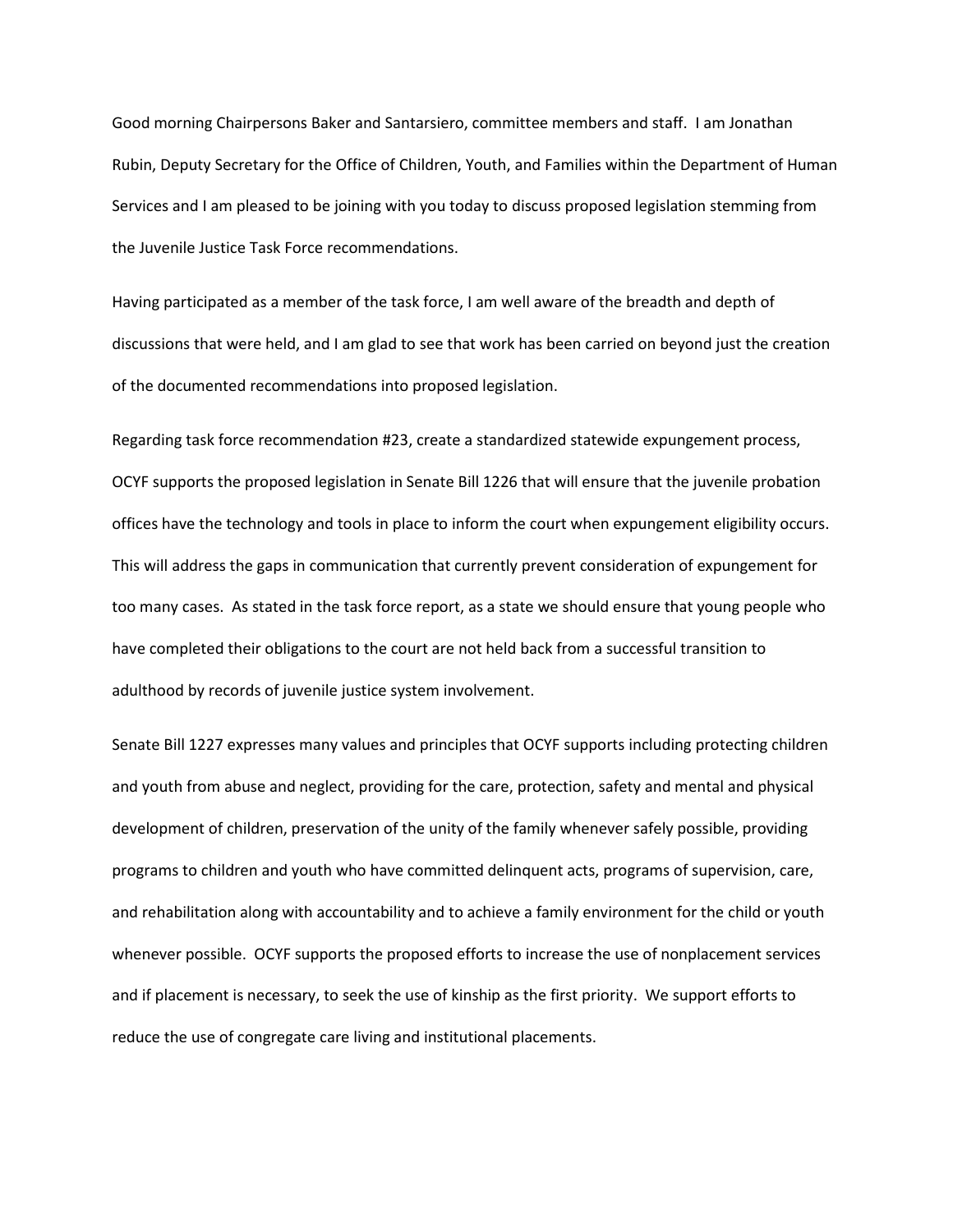As noted in the Juvenile Justice Task Force report, Pennsylvania has already seen a significant decrease in placements from 1,768 in 2017, to a total of 954 in 2021. We support efforts to continue this trend through legislation, but it must be noted that there is a cost to develop community-based programs and supports that will need to be accounted for to allow this continued effort to be successful. While Senate Bill 1227 focuses on recommendation number #2 from the Task Force by amending the Human Services Code to include both juvenile justice and child welfare funding goals, these goals will only be accomplished through significant investment in community-based services.

Additional resources and fiscal considerations will also need to be considered to support recommendation #16, keep youth in out-of-home placement no longer than the time frame supported by research. OCYF believes this goal can be achieved and increasing dispositional review hearings to every three months is a positive step towards achieving that goal, however, increased staffing and court time will need to be accounted for to prevent missed or hurried hearings that do not achieve the purpose of the proposed legislation.

Senate Bill 1229, which supports Task Force recommendation #5 by amending the Human Services Code to provide funding for indigent juvenile defense services, is also an admirable goal that OCYF believes supports children and youth during their involvement with the juvenile justice system. Children and youth need and deserve appropriate defense services and this proposed legislation will make our juvenile justice system better by achieving fairer outcomes for those we serve. It should be noted again that the reimbursement of costs listed in the proposed legislation could be significant for both the state and the counties across Pennsylvania.

Overall, OCYF applauds the proposed legislation as a series of positive steps to reduce trauma, support children and youth involved in the juvenile justice system to achieve positive outcomes and maintain a